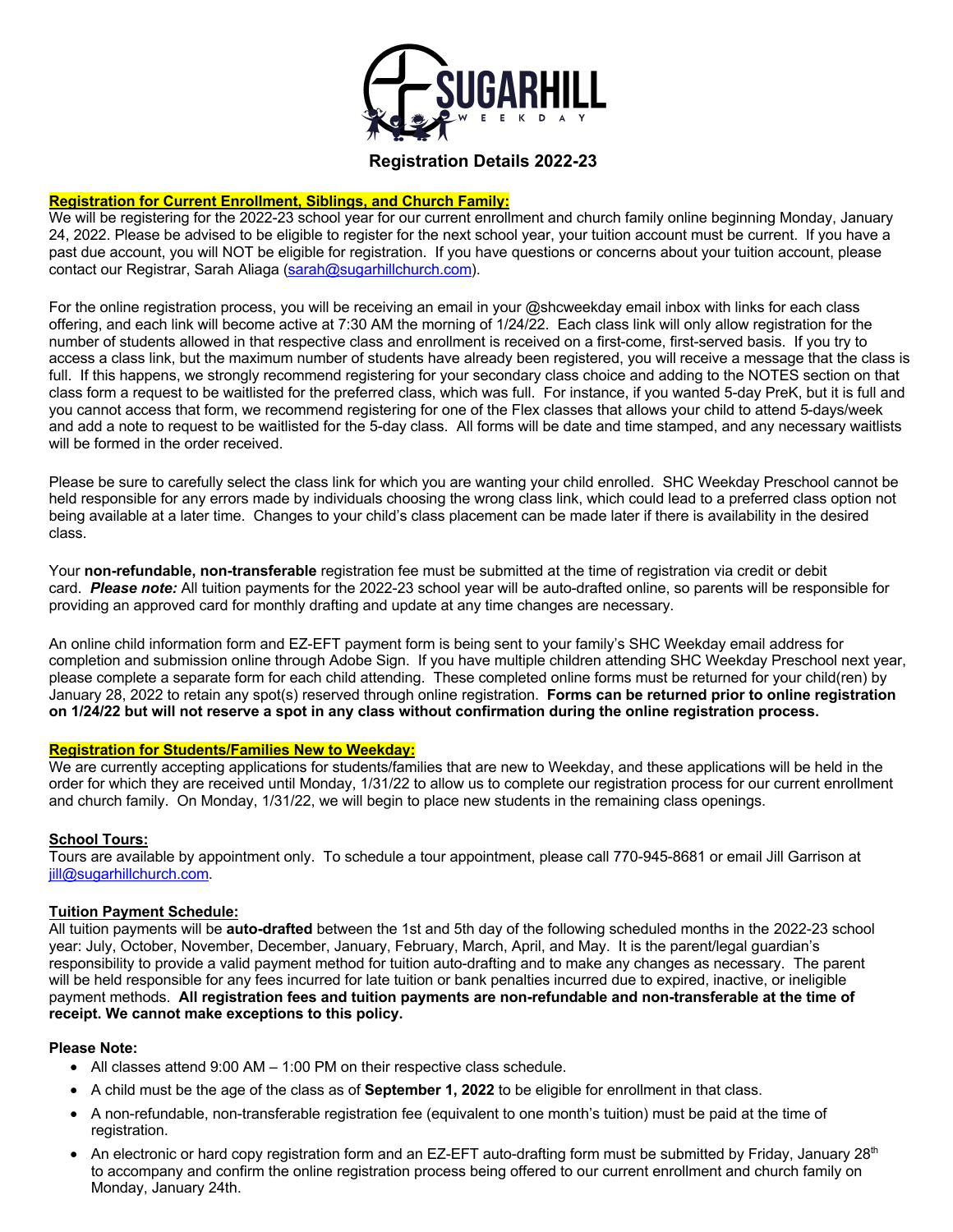- Parents will be responsible for providing school supplies (as indicated on a school issued list) before preschool begins in September.
- A current immunization form or exemption must be provided by **August 1, 2022** (or at the time of registration if after August 1, 2022). This form must be received **PRIOR** to a child attending school and kept updated by the parent for the child to continue attending. If at any time a child's immunization form expires, the form will have to be updated prior to the child returning to school.
- A teacher recommendation is required for enrollment in a Transitional Kindergarten (Young 5's) class. Teachers provide recommendations and students are evaluated in January to finalize approval for TK registration. If your child is recommended for a TK class, your child's current teacher will reach out to make you aware of this opportunity. If you have interest in this program, we encourage you to contact your child's teacher ASAP and prior to registration. **DO NOT register online for TK without approval.** Any registrations received without the approved teacher recommendation will be removed, and parents will be contacted to select a different class option from any that are still available.
- Children attending 3-year and older classes are required to be toilet trained **PRIOR** to attending due to classrooms not having diaper changing stations and in compliance with our 2-adult rule for all classes. If a child is not toilet trained by his/her school start date, he/she will **NOT** be able to attend a 3-year or older class until trained. Parents will have the option of enrolling in a 2-year old class, if space is available, or deferring the child's start date until trained. However, to maintain enrollment in any class, the parent will be responsible for monthly tuition payments to reserve the child's spot.
- Children enrolled in toddler classes (ages 15 to 23 months are only eligible for one rotation no more than 8 hours per week).
- Students with medical conditions and/or allergies that could necessitate the administering of medication during preschool hours must have a medication form completed and authorized by the child's doctor as well as the medication provided to the school nurse **PRIOR** to the child attending school. Please be advised that for the safety of our students, no child with a medical condition will be allowed to attend until all documentation and meds have been received by our school nurse.

|  | 2022-23 Weekday Preschool Classes: |  |
|--|------------------------------------|--|
|  |                                    |  |

| Days Attending   | <b>Tuition/Month</b> |
|------------------|----------------------|
| Mondav/Wednesdav | \$260                |
| Tuesdav/Thursdav | \$260                |
|                  |                      |

| 2-Year Olds:    | <b>Days Attending</b>   | <b>Tuition/Month</b> |
|-----------------|-------------------------|----------------------|
| $2$ -Day $2$ 's | Tuesday/Thursday        | \$260                |
| 3-Day 2's       | Monday/Wednesday/Friday | \$285                |
| 4-Day 2's       | Monday - Thursday       | \$310                |
| 5-Dav 2's       | Monday – Friday         | \$335                |

| 3-Year Olds:         | Days Attending             | <b>Tuition/Month</b> |
|----------------------|----------------------------|----------------------|
| 2/3-Day Flex 3's $*$ | Tuesday/Thursday or T/TH/F | 2-Day \$260 or       |
|                      |                            | 3-Day \$285          |
| $3-Dav3's$           | Monday/Wednesday/Friday    | \$285                |
| $4$ -Day $3$ 's      | Monday - Thursday          | \$310                |
| $5$ -Dav $3$ 's      | Mondav – Fridav            | \$335                |

| 4/Young 5-Year Olds:                                                                                                                           | <b>Days Attending</b>              | <b>Tuition/Month</b>         |
|------------------------------------------------------------------------------------------------------------------------------------------------|------------------------------------|------------------------------|
| 3/5-Day Flex Pre-K*                                                                                                                            | M/W/F, M/T/W/F, M/W/Th/F<br>or M-F | 3-Day \$285, 4-Day<br>\$310. |
| 4-Day Pre-K                                                                                                                                    | Monday - Thursday                  | or 5-Day \$335<br>\$310      |
| 5-Day Pre-K                                                                                                                                    | Monday - Friday                    | \$335                        |
| Transitional Kindergarten/TK* (5-Day)<br>*Accelerated PreK curriculum for Young 5's. Teacher<br>recommendation form required for registration. | Monday - Friday                    | \$335                        |

# **Flex Classes\***

The 2/3-day 3's and 3/5-day PreK flex classes allow parents to choose a flexible schedule. Each flex class has a standard schedule with the option for additional regularly scheduled or routinely chosen days. The scheduled days and optional additional days for each class are as follows:

- 2/3-day 3's class: Standard schedule Tuesday/Thursday; Optional Friday;
- 3/5-day PreK class: Standard schedule Monday/ Wednesdays/Friday; Optional Tuesday and/or Thursday;

The tuition for the flex class will be determined by the schedule chosen by the parent at the time of registration and altered if a parent coordinates a change to their child's attendance schedule with the Weekday Registrar. The details for the Flex classes are as follows:

• Introduction of all new curriculum concepts will happen on standard scheduled days.